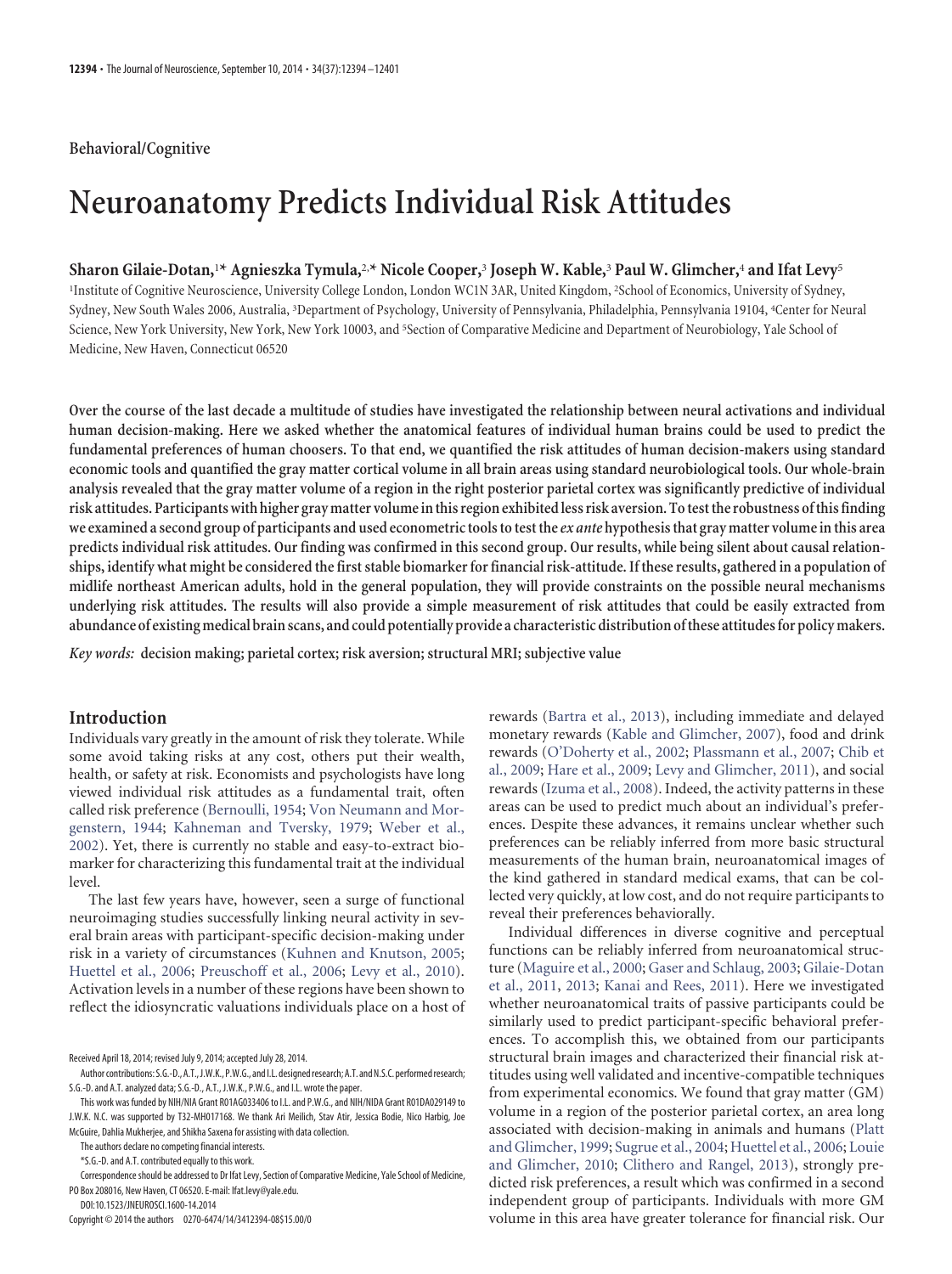

<span id="page-1-0"></span>**Figure 1.** Study 1: experimental design. *A*, An example of a choice trial. The participant can either choose the option on the screen: 38% chance of \$18, or the reference lottery that offers \$5 with 50% probability. The reference lottery was available in each trial. The on-screen option changed from trial-to-trial. There were five reward levels (\$5, \$9.5, \$18, \$34, and \$65), each fully crossed with three winning probabilities (13, 25, and 38%; *B*, top) as well as three levels of ambiguity around the winning probability (24, 50, and 74%; *B*, bottom).

finding suggests the existence of a simple biomarker for risk attitude, at least in the midlife population we examined in the northeastern United States. This result may place important constraints on the neural mechanisms implementing the algorithms by which we express our preferences. If generalized to other groups, this finding will also imply that individual risk attitudes could, at least to some extent, be measured in many existing medical brain scans, potentially offering a tool for policy makers seeking to characterize the risk attitudes of populations.

## **Materials and Methods Study 1**

# *Participant information*

Twenty-eight healthy individuals (15 women), aged  $25 \pm 6$  (SD) participated in the study. They were recruited using flyers posted in the university buildings. The data were collected at New York University. Participants had normal or corrected-to-normal vision. All participants provided written informed consent and the research was approved by the University Committee on Activities Involving Human Subjects at New York University. The behavioral task that was used to characterize individual risk attitudes was performed by all participants after their MRI anatomical scan was completed. Twenty-one of the participants performed the behavioral task inside of the scanner, during a functional scan (results from the functional scan were reported previously; [Levy et](#page-7-5) [al., 2010\)](#page-7-5). Because we decided to investigate the relationship between economic preferences and brain structure only after the fMRI study was completed [\(Levy et al., 2010\)](#page-7-5), and because neuroanatomical statistics are more reliable at  $\sim$ *n* = 30, to reach an appropriate sample size for the structural study we invited seven additional participants, and they performed the behavioral task outside the scanner, after their MRI anatomical scan. It is important to emphasize that *post hoc* analysis based on the original group of  $n = 21$  [\(Levy et al., 2010\)](#page-7-5) reached whole-brain significant neuroanatomical results in precisely the same anatomical location as the extended ( $n = 28$ ) group.

## *Experimental design*

Each study participant faced a series of choices, each between two different monetary options. One option, the reference lottery, was a 50% chance of winning \$5 (or \$0 otherwise) and was available in every round. The other option, presented to the participants on the screen [\(Fig. 1](#page-1-0)*A* shows an example trial), would vary from trial to trial in terms of the reward magnitude (\$5, \$9.5, \$18, \$34 and \$65), and either the probability of obtaining it (13, 25, and 38%) or the ambiguity around this probability (24, 50, and 74%). On each trial, the amount was varied slightly ( $\pm$  \$0.1) to maintain participant attention. The probability of winning was communicated via visual displays of "bags" filled with blue and red poker chips, where the relationship of red-to-blue poker chips indicated the

probability of winning [\(Fig. 1](#page-1-0)*B* shows all probability stimuli used in the experiment). In what follows we refer to risk as being higher[lower] when the winning probability for the same outcome is lower[higher]. In half of the trials, blue was the winning color, in the other half red was the winning color. Overall that yields a total of 60 unique trial types [5 rewards  $\times$  (3 risk levels  $+3$  ambiguity levels)  $\times$  2 color combinations]. Each trial type was repeated three times. Trials were presented in a randomized order. Each participant faced the same set of 180 choices. Choices were presented using E-Prime (Psychology Software Tools), and participants made their choices using either a response box or a keyboard. At the end of the experiment, each participant rolled a die to select three trials. The choices that this participant made on these three trials would determine her payment, in addition to a flat-fee for participation.

## *Model-based estimation of risk attitudes*

We estimated individual risk attitudes using the following form of an expected utility function for option *i* (which under these conditions is identical to the form of the value function in prospect theory; [Kahneman](#page-7-1) [and Tversky, 1979\)](#page-7-1):

$$
EU_i = \left(p - \beta \times \frac{A}{2}\right) \times x^{\alpha}
$$

where *x* is the reward size, *p* is the probability of winning this reward, and *A* is the ambiguity about that probability [\(Gilboa and Schmeidler, 1989\)](#page-6-9). The exponent,  $\alpha$ , is the estimated risk attitude;  $\alpha$  < 1 (>1) indicates risk aversion (seeking);  $\alpha = 1$  indicates risk neutrality (i.e., the participant is indifferent between two options that have the same "expected value" but involve different levels of risk).  $\beta$  is the estimate of the individual ambiguity attitude. For each individual, her observed choices were fit using a maximum likelihood procedure, fitting the likelihood for choosing option *i* as follows:

$$
Pr(Chose\_i) = \frac{1}{1 + \exp(-(EU_i - EU_j)/\sigma)}
$$

where  $EU_i$  and  $EU_j$  are the expected utilities of option *i* and option *j* respectively, and  $\sigma$  determines the slope of the choice function. This estimation procedure yielded risk and ambiguity estimates for each of the study participants which were later used in the voxel-based morphomentry (VBM) analysis to look for regions of the brain, in which GM volume would correlate with individual risk or ambiguity attitudes.

#### *Model-free risk estimates*

To make sure that our results were not specific to the econometric assumptions underlying the estimation process (as determined by expected utility theory or prospect theory), we validated our findings with a completely model-free estimate of risk attitudes. In our experimental design, the reference lottery, the option that was available in each trial, had the highest possible probability of winning and the lowest variance and thus involved the lowest level of risk out of all lotteries included in the experiment. We would thus expect more risk-averse participants to choose the reference lottery more often and more risk-tolerant participants to choose the reference lottery less often. Therefore, for each individual we characterized her risk attitude by calculating the proportion of times she did not select the reference lottery. The higher this fraction, the more risk tolerant the individual was. Ambiguous trials (trials where there was some ambiguity regarding the probability of winning) were not included in this analysis.

#### *MRI structural acquisition*

Anatomical images were collected using a 3T Siemens Allegra scanner equipped with a custom RF coil (NM-011 transmit head coil, NOVA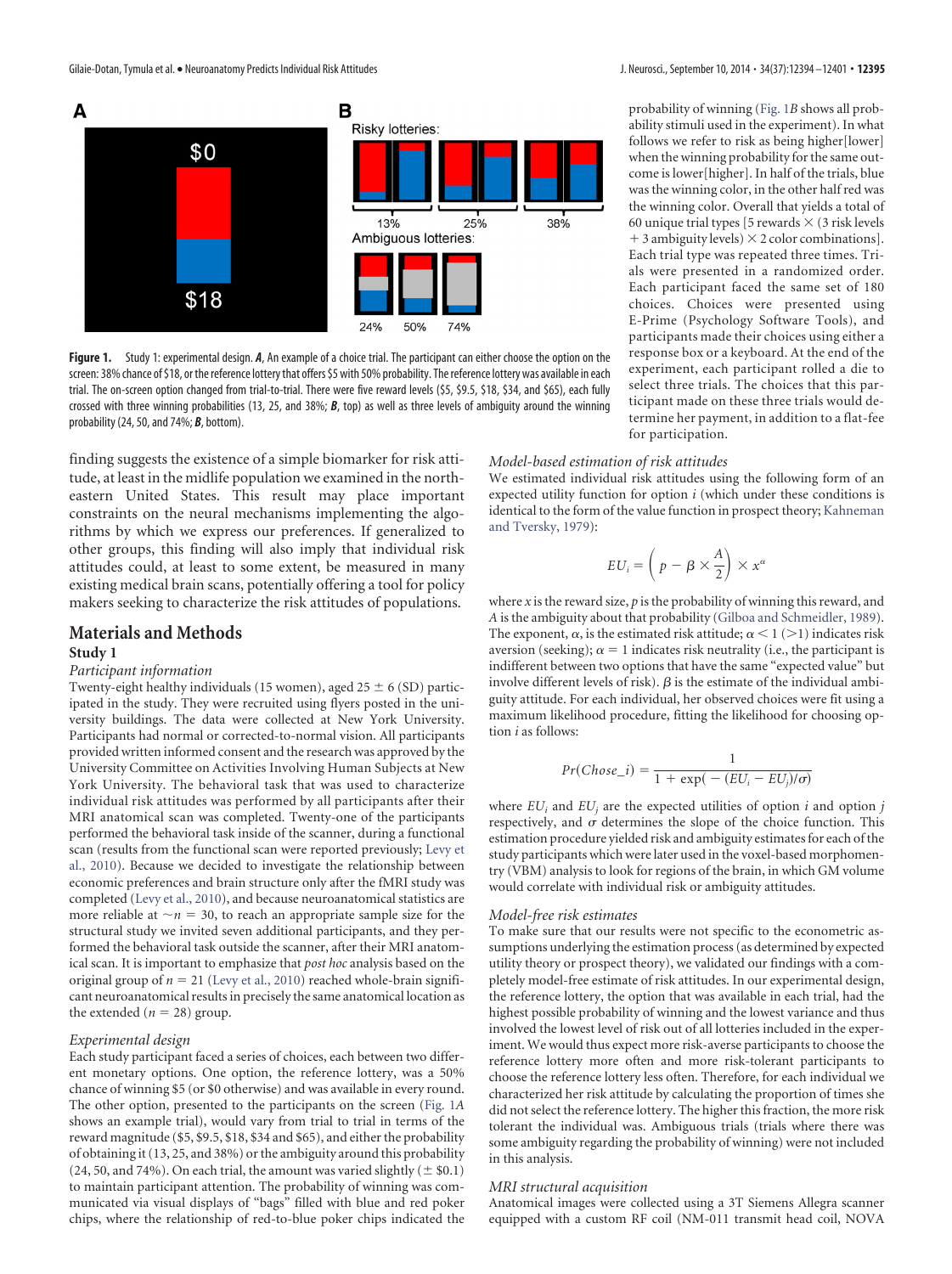Medical). High-resolution T1-weighted anatomical images ( $1 \times 1 \times 1$ mm<sup>3</sup>) were acquired with an MPRAGE pulse sequence (TI = 900 ms, sagittal slices,  $256 \times 256$  matrix).

## *VBM analysis*

All VBM analyses were performed using SPM8 [\(http://www.fil.ion.](http://www.fil.ion.ucl.ac.uk/spm) [ucl.ac.uk/spm\)](http://www.fil.ion.ucl.ac.uk/spm).

*Preprocessing.* For each participant the structural MR images were first segmented to GM and white matter (WM) using the SPM8 segmentation tools. Afterward, we performed intersubject registration of the GM images via the Diffeomorphic Anatomical Registration through Exponentiated Lie Algebra (DARTEL) in SPM8 [\(Ashburner and Friston, 2000;](#page-6-10) [Ashburner, 2007\)](#page-6-11). In this coregistration preprocessing, the local GM volumes were conserved by modulating the image intensity of each voxel by the Jacobian determinants of the deformation fields computed by DARTEL. The registered images were then smoothed with a Gaussian kernel (FWHM  $= 8$  mm) and transformed to MNI stereotactic space using affine and nonlinear spatial normalization for multiple regression analysis.

*Second level modeling and contrasts.* Multiple regression analyses were then performed. The first multiple regression analysis aimed to examine neuroanatomical correlates of risk attitudes based on the econometric model-based estimations (see Model-based estimation of risk attitudes, above). The covariate of interest included in this model was the level of risk aversion as assessed by  $\alpha$ . The age and gender of the participants and global GM volume (following ANCOVA normalization) were included in the design matrix as covariates of no interest, and were thus regressed out. *F* contrasts were applied first with  $p < 0.001$  uncorrected as the criterion to detect voxels with significant correlation to individual's risk attitudes  $(\alpha)$ . Whole-brain correction procedures were then applied as described in the next paragraph. The second multiple regression analysis aimed to examine the neuroanatomical correlates of risk attitudes based on the model-free estimations (frequencies of the riskier lottery choices, see Model-free risk estimates, above). This analysis was precisely the same as the first analysis, except that the covariate of interest was the model-free risk attitudes instead of  $\alpha$ . We also ran a third similar analysis where the covariate of interest was the ambiguity attitudes  $(\beta)$ . Finally, we ran multiple regression analysis examining risk and ambiguity jointly in the same model (as two separate covariates of interest).

*Whole-brain correction.* Because structural images display local variation in smoothness, standard applications of cluster-based random field theory are inappropriate [\(Hayasaka et al., 2004\)](#page-6-12). Therefore nonstationary whole-brain cluster-level correction was applied using the "Non-Stationary Cluster Extent Correction for SPM" toolbox [\(http://fmri.](http://fmri.wfubmc.edu/cms/NS-General) [wfubmc.edu/cms/NS-General;](http://fmri.wfubmc.edu/cms/NS-General) [Hayasaka et al., 2004\)](#page-6-12). We report only the results of clusters that survived this nonstationary correction for multiple comparisons across the whole brain at a threshold of  $p$ (corrected)  $<$  0.05. No cluster-size cutoff was applied in any of the analyses.

To verify that the observed correlations in Study 1 were not driven by outliers in the data, average GM densities were extracted from each significant cluster using the MarsBar toolbox [\(http://marsbar.sourceforge.](http://marsbar.sourceforge.net) [net;](http://marsbar.sourceforge.net) M.Brett, J. Anton, R. Valabregue, and J. Poline. Human Brain Mapping conference, Japan, 2002) and plotted against individual performance [\(Fig. 2\)](#page-2-0). Note that these plots are for visualization purposes only and are not to be used for statistical inference to avoid circular reasoning [\(Kriegeskorte et al., 2009\)](#page-7-16).

## **Study 2**

#### *Participant information*

Thirty-three healthy individuals (20 women), aged  $21.34 \pm 2.35$  (SD) from the University of Pennsylvania community participated in the study and were included in this dataset. Participants were recruited primarily through university-run websites dedicated to experimental posting and scheduling. Participants had normal or corrected-tonormal vision. All participants provided written informed consent and the research was approved by the Institutional Review Board of the University of Pennsylvania. Participants performed the behavioral task outside the scanner on a different day than when they were scanned.



<span id="page-2-0"></span>Figure 2. Study 1: whole-brain model-based analysis. Top, The GM volume of a region in the right PPC (MNI coordinates 27,  $-78$ , 48;  $p$ (corrected) = 0.001, 1232 mm<sup>3</sup>) was significantly correlated with individual risk attitudes, estimated as the curvature of the utility function, as revealed by a voxel-based morphometry analysis (age, gender, and global volume are controlled for). Bottom, To demonstrate that the observed correlations were not driven by outliers, for each individual, GM volume of the PPC cluster (top) is plotted on the *x*-axis against risk attitude on the *y*-axis. Note that this should not be used for inference as it is not independent of the whole-brain analysis and is presented for visualization purposes only. No other regions were found to be correlated with risk attitudes. RH, Right hemisphere.

For most of the participants in Study 2 we were able to collect the following demographics information. Twenty-seven of the participants were students, and five others were non-students and employed. Eighteen of the participants had finished high school, 13 had a bachelor's degree, and two had a master's degree. The average "new" SAT score of 16 participants was 2092.5  $\pm$  147.6 (SD), out of 2400; the average "old" SAT score of additional 10 participants was  $1381 \pm 151.3$  (SD), out of 1600. Twenty-five were native English speakers. Participants' annual income ranged between 0 and 37,600 USD [mean 7610  $\pm$  11,152 (SD)]. They grew up in families of two to seven members [mean of  $4.19 \pm 1.47$  (SD)]. None of the participants had children; all of them were single except for two, who were living with someone, and two that were married. They reported whether at least one of their parents had high school education  $(n = 5)$ , college education  $(n = 3)$ , bachelors  $(n = 4)$ , masters  $(n = 15)$ , or doctoral degree ( $n = 5$ ). Twenty-seven participants provided an estimate for their parents' income ranging from 2000 to 800,000 USD (mean 117,296  $\pm$  160,072). Twenty-eight (4) were right (left) handed.

#### *Experimental design*

Each study participant made 60 nonrepeating choices between a smaller amount of money for certain, versus a 50% chance of winning a larger amount or a 50% chance of winning nothing. The smaller amounts varied from \$1 to \$63, and the larger amounts from \$10 to \$100. Choices were presented using E-Prime (Psychology Software Tools), and participants made their choices using a keyboard.

The risk task was completed as part of a battery of other decisionmaking tasks. In addition to a flat-fee for participation, participants were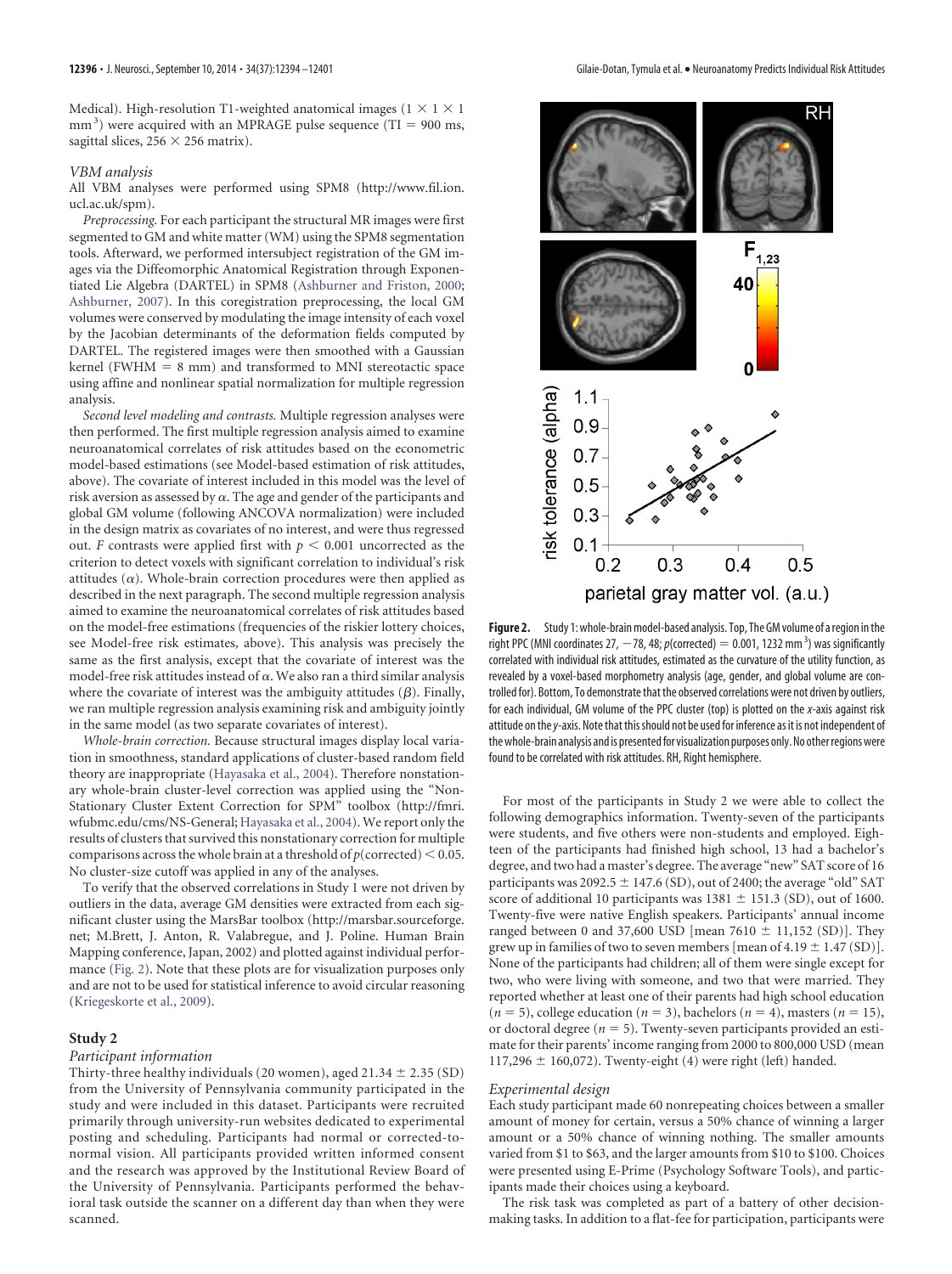<span id="page-3-0"></span>

| Table 1. Maximum likelihood estimates of risk attitude determinants in Study 2 based on the parietal ROI |  |
|----------------------------------------------------------------------------------------------------------|--|
|----------------------------------------------------------------------------------------------------------|--|

| Sphere radius (mm)          |            | 10         | 15          | 20         | 25         | 30         |
|-----------------------------|------------|------------|-------------|------------|------------|------------|
| Risk tolerance ( $\alpha$ ) |            |            |             |            |            |            |
| -Parietal volume            | 0.694      | 1.114      | $1.499*$    | $1.781*$   | 1.781      | 1.806      |
|                             | (0.711)    | (0.714)    | (0.734)     | (0.850)    | (0.976)    | (1.062)    |
| —Age                        | $-0.003$   | $-0.003$   | $-0.004$    | $-0.005$   | $-0.005$   | $-0.003$   |
|                             | (0.008)    | (0.008)    | (0.008)     | (0.008)    | (0.009)    | (0.009)    |
| -Female                     | $-0.112*$  | $-0.121**$ | $-0.126***$ | $-0.119**$ | $-0.112*$  | $-0.114*$  |
|                             | (0.053)    | (0.044)    | (0.038)     | (0.041)    | (0.049)    | (0.049)    |
| -Global volume              | 0.100      | $-0.399$   | $-0.933$    | $-1.304$   | $-1.399$   | $-1.561$   |
|                             | (1.138)    | (1.244)    | (1.306)     | (1.478)    | (1.661)    | (1.752)    |
| —Constant                   | $0.602*$   | $0.597*$   | $0.611*$    | $0.617*$   | $0.635*$   | $0.652*$   |
|                             | (0.283)    | (0.301)    | (0.301)     | (0.308)    | (0.320)    | (0.318)    |
| Noise ( $\sigma$ )          |            |            |             |            |            |            |
| —Constant                   | $1.062***$ | $1.052***$ | $1.042***$  | $1.043***$ | $1.053***$ | $1.056***$ |
|                             | (0.149)    | (0.147)    | (0.147)     | (0.149)    | (0.149)    | (0.149)    |

Risk attitudes were regressed on parietal volume, age, female, and global volume for each size of the sampled ROIs. Each column shows the estimated coefficients (SEs in parenthesis below each estimate) as a function of sph mm radius). SEs were clustered on participant. Significant results are indicated by asterisks; N (total number of observations) = 1974. Note that parietal GM volume coefficients of 15- and 20-mm-radii spheres were signific individual differences in risk attitudes [\(Fig. 4](#page-5-0)*A*,*C*).

 $*_{p}$  < 0.05,  $*_{p}$  < 0.01,  $*_{p}$  < 0.001.

paid for one, randomly selected decision that they made during the experimental session.

## *MRI structural acquisition*

Anatomical images were collected using a 3T Siemens Trio scanner equipped with a 32-channel head coil. High-resolution T1-weighted anatomical images (0.9375  $\times$  0.9375  $\times$  1.000 mm<sup>3</sup>) were acquired using an MPRAGE pulse sequence (TI = 1100 ms, axial slices,  $192 \times 256$  matrix).

## *VBM analysis*

All VBM analyses were performed using SPM8 [\(http://www.fil.ion.](http://www.fil.ion.ucl.ac.uk/spm) [ucl.ac.uk/spm\)](http://www.fil.ion.ucl.ac.uk/spm).

*Preprocessing.* All the preprocessing stages followed precisely the same steps as the ones described for Study 1.

*Region-of-interest GM volume sampling.* To parametrically sample the GM volume around the parietal focus we found in Study 1, we created spheres of growing radii around the peak of that focus (centered at MNI coordinates  $27, -78, 48$ ) with 5, 10, 15, 20, 25, and 30 mm radii, using Marsbar toolbox for SPM. To ensure that only within-brain matter will be sampled, and because some of the bigger spheres included out-ofbrain volume, all out-of-brain volume was excluded. The same procedure was applied to the control region in M1/S1 around MNI coordinates  $20, -35, 72$ . The SPM Marsbar toolbox was then used to sample the GM volume of all participants of Study 2 from each of these predefined regions-of-interest (ROIs).

## *Model-based estimation of risk attitudes*

To determine whether risk attitudes of participants from Study 2 were correlated with the GM volume of the posterior parietal cortex (PPC) region, we checked whether this brain measurement can be used to account for the participant-to-participant variability in risk attitudes (around this sample mean) that we observed in this second study. Using a maximum likelihood procedure, we estimated a structural model of the choice process of our study participants, in which we allowed risk preference parameter to vary with age, gender, and GM volume. We modeled the expected utility of a given lottery as follows:

$$
EU(x,p) = p \times x^{\alpha}
$$

where *x* is the reward size, *p* is the probability of winning this reward and the exponent,  $\alpha$ , is the estimated risk attitude (see details of Study 1). In an estimation process designed to test the hypothesis that the GM density of each participant's right PPC accounts for how that participant's risk attitude deviates from the population mean risk attitude, we allowed the risk parameter,  $\alpha$ , to relate to GM volume in the following way:

 $\alpha = \gamma_1 \times$  graymatter  $+ \gamma_2 \times age + \gamma_3 \times female + \gamma_4$ 

where *graymatter* is the GM volume of the right PPC in our ROI, *age* indicates participant's age, *female*is an indicator variable equal to 1 if the participant is female and 0 otherwise, *globalvolume* is the global GM volume, and  $\gamma_0$  is a constant.

We then fit all of the choices obtained from all the participants at the same time, using a logistic choice function and a maximum likelihood procedure. SEs were clustered on the participant to account for the fact that the observations coming from one participant may be correlated and thus to make sure our results are not exaggerated. Using this standard econometric approach [\(Harrison and Rutstrom, 2008\)](#page-6-13), if GM volume in each participant accounts for how that participant's choices vary (with regard to  $\alpha$ ) from the population mean, then the coefficient,  $\gamma_1$ , should be reported as significant by our analysis. The advantage of this traditional econometric approach over other approaches, which may be more familiar to neurobiologists, is that it explicitly allows us to account for within and between participant variabilities in an assumption-free and statistically rigorous manner.

We performed this analysis using GM volume of Study 2 participants from both the right parietal cortex, which was identified in Study 1 as the ROI, and a region in the vicinity of primary motor/primary somatosensory areas (M1/S1) as a control region. We found that the GM volume of the parietal region significantly contributes to explaining variation in individual risk attitudes, whereas the GM volume of the control region, M1/S1, does not. The analysis results are presented in [Figure 4,](#page-5-0) and [Tables 1](#page-3-0) and [2.](#page-4-0)

## **Results**

In Study 1 we used a standard experimental economics technique [\(Levy et al., 2012\)](#page-7-17), that was validated in several previous studies [\(Levy et al., 2010;](#page-7-5) [Tymula et al., 2012,](#page-7-18) [2013\)](#page-7-19), to measure risk and ambiguity attitudes [\(Fig. 1](#page-1-0)*A* shows an example of a typical choice trial; see Materials and Methods) and to examine how they are reflected in neuroanatomical structure.

The estimated individual attitudes for risk and ambiguity [\(Kahneman and Tversky, 1979;](#page-7-1) [Gilboa and Schmeidler, 1989;](#page-6-9) see Materials and Methods) were then used in a VBM analysis [\(Ash](#page-6-10)[burner and Friston, 2000;](#page-6-10) see Materials and Methods). We found that the GM volume of a cluster in the right posterior parietal cortex, in the vicinity of the lateral intraparietal sulcus (IPS), was significantly correlated with risk attitudes (MNI coordinates 27,  $-78$ , 48, 1232 mm<sup>3</sup>,  $p$ (corrected) = 0.001,  $F$ <sub>(1,23)</sub> = 48.23,  $Z =$ 4.91), such that more GM volume in that region corresponded to more risk tolerance [\(Fig. 2\)](#page-2-0). Gray matter volume in no other region was significantly correlated with risk tolerance using this analytic technique. We did not find any brain region whose GM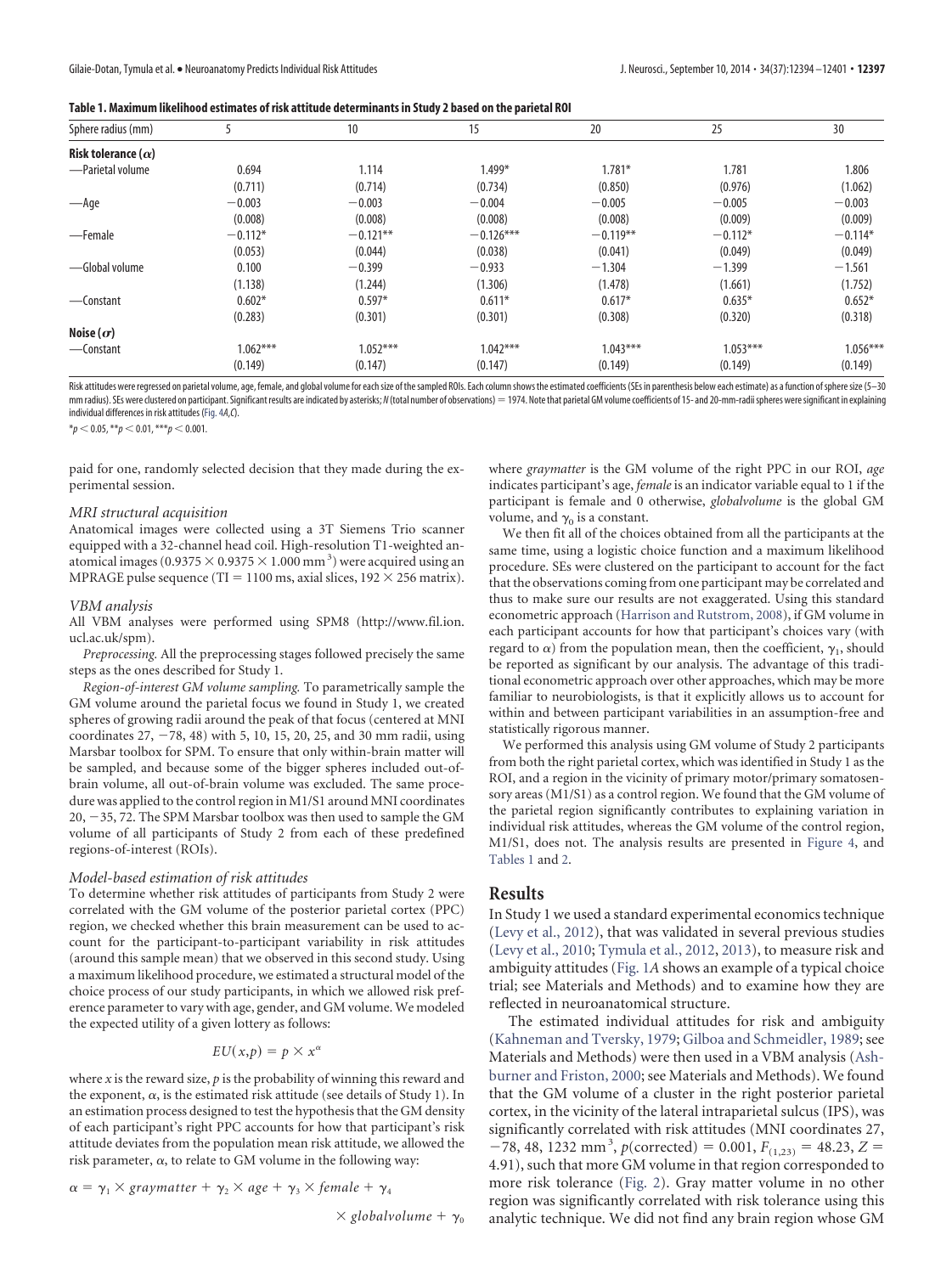<span id="page-4-0"></span>

| Table 2. Maximum likelihood estimates of risk attitude determinants in Study 2 based on the control region |  |
|------------------------------------------------------------------------------------------------------------|--|
|                                                                                                            |  |

| Sphere radius (mm)        |             | 10          | 15          | 20          | 25          | 30          |
|---------------------------|-------------|-------------|-------------|-------------|-------------|-------------|
| Risk tolerance $(\alpha)$ |             |             |             |             |             |             |
| -M1/S1 volume             | 0.513       | 0.729       | 1.008       | 1.313       | 1.357       | 1.081       |
|                           | (0.395)     | (0.538)     | (0.745)     | (1.085)     | (1.598)     | (1.957)     |
| —Age                      | $-0.001$    | $-0.001$    | $-0.001$    | $-0.001$    | $-0.002$    | $-0.003$    |
|                           | (0.008)     | (0.008)     | (0.008)     | (0.008)     | (0.008)     | (0.008)     |
| -Female                   | $-0.142***$ | $-0.149***$ | $-0.153***$ | $-0.152***$ | $-0.145***$ | $-0.135***$ |
|                           | (0.036)     | (0.034)     | (0.035)     | (0.036)     | (0.039)     | (0.040)     |
| -Global volume            | $-0.033$    | $-0.204$    | $-0.517$    | $-0.921$    | $-1.028$    | $-0.692$    |
|                           | (0.896)     | (0.985)     | (1.199)     | (1.612)     | (2.241)     | (2.621)     |
| —Constant                 | $0.651*$    | $0.650*$    | $0.670**$   | $0.725***$  | $0.755*$    | $0.721*$    |
|                           | (0.259)     | (0.255)     | (0.254)     | (0.273)     | (0.314)     | (0.326)     |
| Noise ( $\sigma$ )        |             |             |             |             |             |             |
| —Constant                 | $1.045***$  | $1.041***$  | $1.039***$  | $1.043***$  | $1.053***$  | $1.060***$  |
|                           | (0.149)     | (0.148)     | (0.148)     | (0.148)     | (0.148)     | (0.149)     |

Risk attitudes were regressed on M1/S1 volume, age, female, and global volume for each size of the sampled ROI. Presentation conventions as in [Table 1;](#page-3-0)  $N = 1974$ . GM volume coefficients of the control region did not signif individual differences in risk attitudes [\(Fig. 4](#page-5-0)*B*,*D*).

 $*_{p}$  < 0.05,  $*_{p}$  < 0.01,  $*_{p}$  < 0.001.

volume significantly correlated with individual ambiguity attitudes, even at more lenient thresholds (whole-brain nonstationary corrected  $p = 0.05$ , and single voxel noncorrected  $p = 0.05$ ), or when we examined ambiguity jointly with risk, which yielded the same results as when we examined them singly.

To further confirm the robustness of our finding, we wanted to make sure that the results did not depend on the specific modeling and econometric assumptions underlying our behavioral technique for estimating risk attitudes. We therefore repeated the VBM analysis (Study 1), but this time using a completely modelfree measure of risk attitude, where individual propensity to take risks is simply characterized by the number of times an individual chose the "riskier" of the two available lottery choices. Because in our design the reference lottery of \$5 at 50% chance of winning was the least "risky" lottery of the ones we examined (see Materials and Methods), we were able to quantify individual attitudes to risks by calculating the frequency of the on-screen, riskier lottery choices. By any method of estimating risk-aversion, a more risk-averse participant would be one who chose the reference lottery more often. A more risk-tolerant participant is one who would choose the on-screen, riskier lotteries more frequently. Formally, this approach thus yielded an ordinal ranking of risk-tolerance in our participants that did not depend on any cardinal assumptions [\(Tymula et al., 2013\)](#page-7-19). VBM analysis based on these model-free risk-attitude estimates revealed a wholebrain corrected cluster (472 mm<sup>3</sup> centered at MNI coordinates  $27, -79, 48;$  [Fig. 3\)](#page-4-1) overlapping the cluster revealed by the modelbased analysis, whose GM volume was significantly correlated with individual risk attitudes [*p*(whole-brain nonstationary-corrected) =  $0.038$ ,  $F_{(1,23)} = 32.19$ ,  $Z = 4.29$ ]. Thus, the GM volume of the right parietal focus that was significantly correlated with the model-based risk estimates, was also significantly correlated with the model-free (ordinal) risk estimates (compare [Figs. 2,](#page-2-0) [3\)](#page-4-1). In addition, it should be noted that using the model-free risk estimate, we found another focus in the medial prefrontal cortex, whose GM volume was significantly predictive of risk attitudes  $[p(whole-brain nonstationary-corrected) = 0.032, F<sub>(1,23)</sub> =$ 26.50,  $Z = 3.99$ ; the cluster of 1766 mm<sup>3</sup> was centered at MNI coordinates 11, 56, 7].

To examine the reliability of the correlation between GM volume of the posterior parietal cortex and risk attitudes, we obtained an independent dataset (Study 2,  $n = 33$ ) that included structural MRI brain measurements and behavioral data from a



<span id="page-4-1"></span>**Figure 3.** Study 1: whole-brain model-free analysis. The GM volume of the right posterior parietal cortex that was significantly correlated with risk attitudes as assessed by parametric analysis (presented in [Fig. 2\)](#page-2-0) was also significantly correlated with risk attitudes when assessed by a model-free analysis (i.e., proportion of riskier choices made bythe participant). A cluster of  $472$  mm<sup>3</sup> centered at MNI coordinates 27,  $-79$ , 48 was significantly correlated with the frequency of riskier choices [p(whole-brain nonstationary-corrected) =  $0.038$ ,  $F_{(1,23)} = 32.19$ ,  $Z = 4.29$ ]. Right hemisphere presented on the right. Display conventions as in [Figure 2.](#page-2-0)

similar risky decision task (see Materials and Methods, Study 2). For each individual in this new, independent, dataset we sampled the GM volume around the center of the parietal focus identified in Study 1 and examined how well it could predict behavioral variations in risk attitudes (see Materials and Methods). As [Fig](#page-5-0)[ure 4](#page-5-0)*A* reveals, we again found a positive and significant relationship between parietal GM volume and risk attitudes, suggesting that this relationship is a robust phenomenon. The relationship between the sampled sphere size and the ability of the parietal GM volume to explain variation in risk attitude was quadratic, reaching peak significance for spheres of 15- and 20-mm-radii [\(Fig. 4](#page-5-0)*A*; [Table 1\)](#page-3-0), implying that our finding is restricted to this region and is not a whole-brain property. [Figure 4](#page-5-0)*C* graphically shows the relationship between each participant's risk attitude and her parietal GM volume. Moreover, the GM volume of the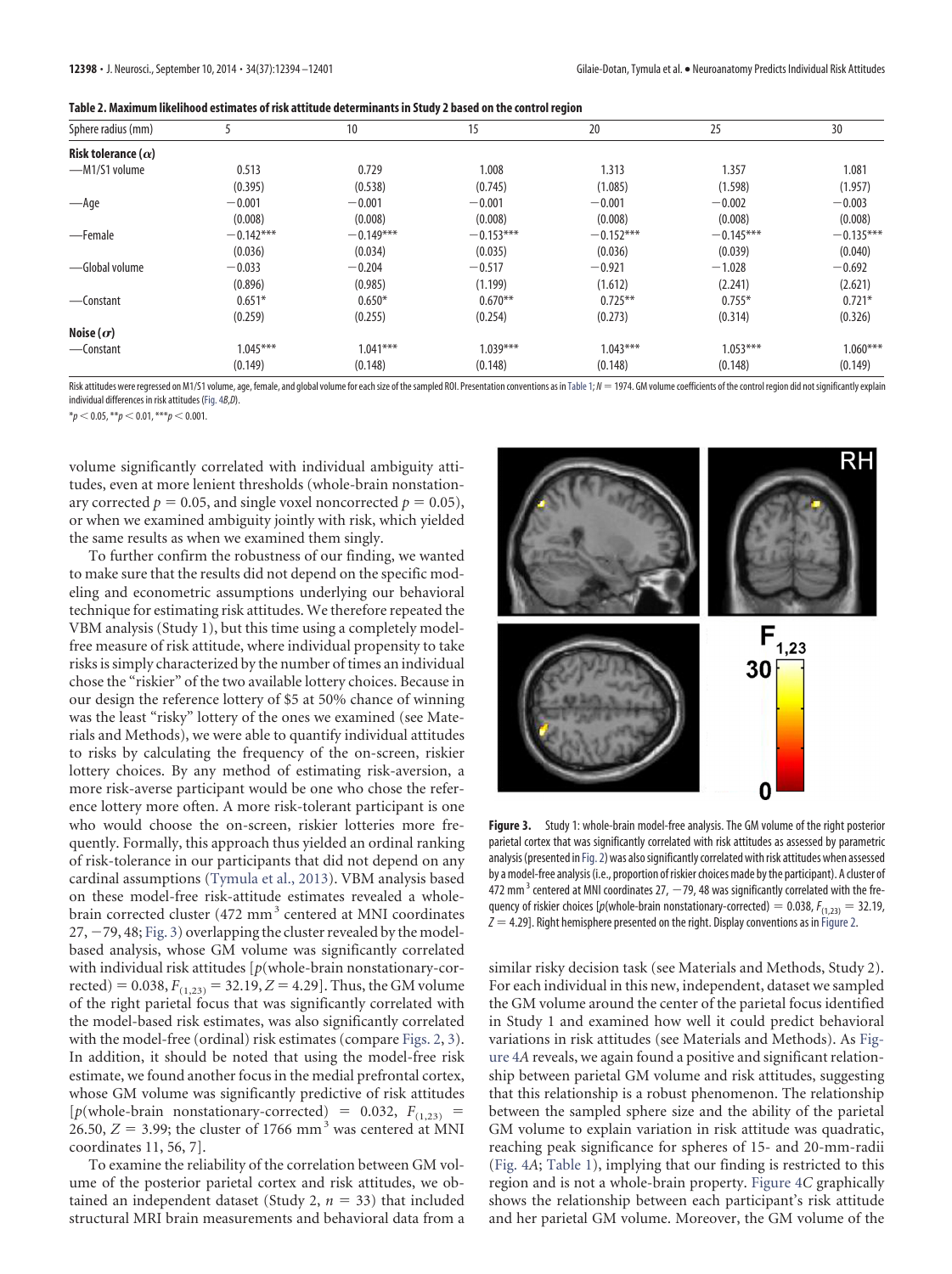

<span id="page-5-0"></span>**Figure 4.** Study 2: ROI analysis. Significance of GM volume in explaining individual risk attitudes for: *A*, parietal cortex (around  $27, -78, 48$ ); **B**, a control region M1/S1 (around 20,  $-35, 72$ ); age, gender, and global volume are controlled for. The *x*-axis represents the size (sphere radius around the peak) of the sampled brain region;*y*-axes indicate the significance level (Z-score on the left, *p* value on the right) of the GM volume variable in explaining risk attitude [\(Tables 1,](#page-3-0) [2\)](#page-4-0). Dashed line indicates 5% significance threshold ( $p = 0.05$ ). Dots (below) above the dashed line indicate (in)significant results. *C*, *D*, Relationship between risk tolerance and GM volume in the 20 mm sphere of parietal cortex (C) or control region M1/S1 (D). Risk tolerance ( $\alpha$ ) was estimated for each individual separately using the same procedure as in Study 1 (see Materials and Methods). Importantly, the risk estimates are based on individual's behavior only, and the GM volume was sampled independently using MarsBar toolbox for SPM.

control region in the vicinity of the primary-motor/primarysomatosensory cortex (M1/S1) did not successfully predict risk attitudes regardless of the sphere radius used [\(Fig. 4](#page-5-0)*B*,*D*; [Table](#page-4-0) [2\)](#page-4-0).

To test whether there were any additional effects in Study 2 that were not observed in Study 1, we followed the ROI-based analysis with a standard VBM whole-brain analysis. This analysis did not reveal any additional regions whose volume significantly correlated with risk attitudes. Summing up, our results indicate that the GM volume of the right posterior parietal cortex reliably predicts individual risk attitudes in two independent datasets.

## **Discussion**

Although structural neuroanatomical features of the human brain have been reliably associated with individual perceptual and cognitive traits [\(Maguire et al., 2000;](#page-7-11) [Gaser and Schlaug,](#page-6-5) [2003;](#page-6-5) [Gilaie-Dotan et al., 2011,](#page-6-6) [2013;](#page-6-7) [Kanai and Rees, 2011\)](#page-7-12), here we show for the first time that individual economic preferences can be predicted from brain structure. The volume of the cortical sheet in the right PPC appears to be predictive of individual risk attitude in the financial decision-making task we used.

The PPC has long been implicated in decision-making processes. In monkeys, the activity of neurons in the PPC encodes the subjective desirability of lotteries, delayed rewards, and social rewards [\(Platt and Glimcher, 1999;](#page-7-13) [Dorris](#page-6-14) [and Glimcher, 2004;](#page-6-14) [Sugrue et al., 2004;](#page-7-14) [Yang and Shadlen, 2007;](#page-7-20) [Klein et al., 2008;](#page-7-21) [Louie and Glimcher, 2010\)](#page-7-15). In humans, BOLD activation in a similar region in both hemispheres has correlated with the level of uncertainty in a lottery [\(Huettel et](#page-6-15) [al., 2005\)](#page-6-15), and activity in this region in the left hemisphere has correlated with individual risk preferences [\(Huettel et al.,](#page-6-1) [2006\)](#page-6-1). Recent meta-studies have also shown that activity in the PPC (although perhaps in more medial regions) correlates with subjective value, and identified this area of the human brain as decisionrelated [\(Bartra et al., 2013;](#page-6-2) [Clithero and](#page-6-8) [Rangel, 2013\)](#page-6-8). The particular region identified in our study overlaps with an area previously labeled as IPS1 [\(Schluppeck et](#page-7-22) [al., 2005\)](#page-7-22). IPS1 contains a topographic spatial map of delayed saccades [\(Schlup](#page-7-22)[peck et al., 2005\)](#page-7-22) or attended locations [\(Silver et al., 2005\)](#page-7-23), and has been suggested as a possible homolog of the lateral intraparietal (LIP) area in monkeys. LIP is the area that was mostly studied in electrophysiological studies that implicated the PPC in decision processes [\(Platt and](#page-7-13) [Glimcher, 1999\)](#page-7-13). This is because in these studies monkeys used saccades to indicate their choices. It is likely, however, that other regions in the PPC would show similar properties were other effectors used [\(Kable and Glimcher, 2009\)](#page-7-24). Moreover, human studies have documented little, if any, effector selectivity in PPC [\(Hagler et](#page-6-16) [al., 2007;](#page-6-16) [Levy et al., 2007\)](#page-7-25), such that activation in the homologues of IPS1 would be expected even for the finger presses used to respond to our stimuli. Thus, our

data extend the functional findings regarding the PPC into a more cost-effective policy-relevant domain by showing that a purely structural feature of this brain region describes risk preference: an anatomical biomarker for financial risk-attitude that could be easily measured in simple and widely available medical brain scans.

If PPC cortical volume indeed reflects risk preferences, then both should exhibit similar degrees of stability and flexibility. This is indeed the case. Preferences are typically taken as a primitive in economic analysis and assumed to be relatively stationary in adult healthy individuals. For example, students tested in an incentivized task similar to ours exhibited stable preferences over a 4-week period [\(Harrison et al., 2005\)](#page-6-17). Some variations in risk attitudes were observed over a much longer period of time (17 months) in a representative sample of Danes, but the withinsubject variation was much smaller than the between-subject variance [\(Andersen et al., 2008\)](#page-6-18). Other studies have shown that individual risk preferences can be temporarily influenced by a range of exogenous manipulations, such as weather [\(Bassi et al.,](#page-6-19) [2013\)](#page-6-19) or metabolic state [\(Yamada et al., 2013\)](#page-7-26), but the relative ranking of individuals in terms of their risk attitudes did not change [\(Yamada et al., 2013\)](#page-7-26). Although the literature on the stability of risk attitudes is fairly recent, existing studies sug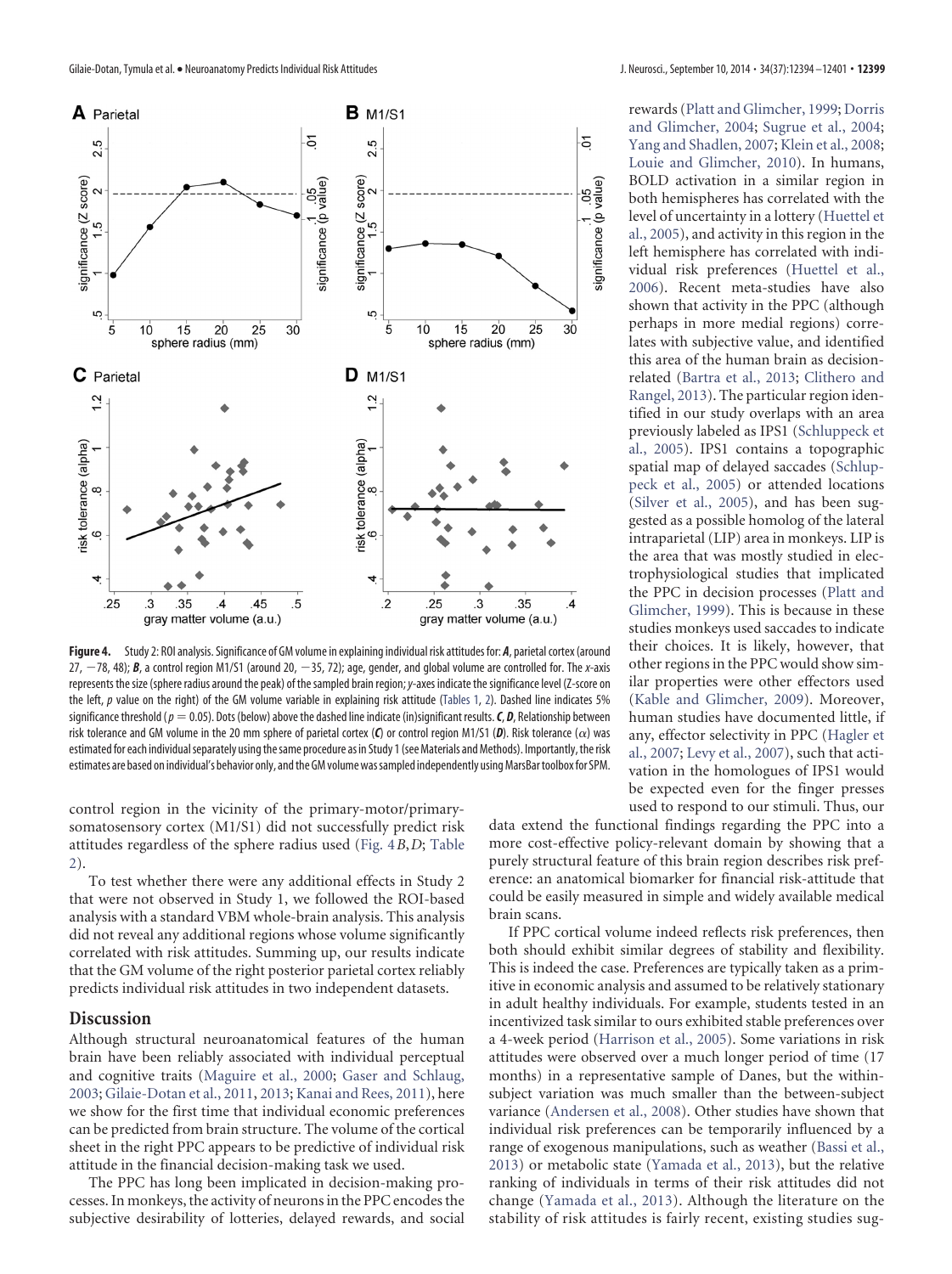gest that individual risk attitudes are relatively stable in the short run even though there are individual factors that can influence risk tolerance.

Similar to risk preferences, cortical neuroanatomy is relatively stable over time in healthy midlife adults, yet susceptible to localized and specific short-term (hours to weeks) changes following experimental manipulations [\(Draganski et al., 2004;](#page-6-20) [Ilg et al.,](#page-7-27) [2008;](#page-7-27) [Sagi et al., 2012\)](#page-7-28). For example, local volume of GM and WM have been shown to change over a period of weeks following motor or visual training [\(Draganski et al., 2004;](#page-6-20) [Ilg et al., 2008;](#page-7-27) [Scholz et al., 2009;](#page-7-29) Kühn et al., 2014), and WM changes in hippocampal regions have even been observed following a few hours of perceptual learning in the visual domain [\(Sagi et al., 2012\)](#page-7-28). Nevertheless, a recent study found that enduring longitudinal cognitive (navigational) changes are associated with enduring changes in hippocampal neuroanatomy, in a longer time scale of up to 4 years [\(Woollett and Maguire, 2011\)](#page-7-31). Similar to risk preferences, longitudinal intra-individual local changes in neuroanatomy are assumed to be on a smaller scale relative to the existing differences in neuroanatomy across individuals.

Our finding may also be of interest when considering longer time scale perspectives, such as of human development and aging, as well as with regard to illness and other conditions associated with changes in brain structure. Aging is associated with the thinning of various cortical areas, including parietal regions [\(Salat et al., 2004;](#page-7-32) [Thambisetty et al., 2010\)](#page-7-33), as well as with reduced risk tolerance [\(Tymula et al., 2013\)](#page-7-19). An intriguing possibility, although one that we could not test in the current study, is that cortical volume may in fact be a better predictor of risk preference than age *per se*. This biomarker of risk preferences, however, offers an opportunity to unite numerous previously documented associations between risk preferences and a host of variables, such as age, illness, medications, drug abuse, and experience, into a coherent theory of the biological foundations of risk attitudes.

Our result suggests that models of decision-making should relate neuronal volume to risk attitude; that a larger GM volume may allow for a less compressed representation of value [\(Louie](#page-7-34) [and Glimcher, 2012\)](#page-7-34), and thus greater tolerance for risk. We do not know precisely how GM volume translates to the neural level. It is possible that volume differences reflect synaptogenesis and dendritic arborization [\(Kanai and Rees, 2011\)](#page-7-12), but to-date there is no clear evidence of correlation between GM volume measured by VBM and any histological measure, including neuronal density [\(Eriksson et al., 2009\)](#page-6-21). However, it is possible that (at least under some conditions) more volume entails higher computational capacity. If this turns out to be the case, it will suggest that our empirical observation is consistent with a purely theoretical derivation by [Woodford \(2012\),](#page-7-35) demonstrating that increased risk tolerance would be expected as computational capacity increases.

Finally, we cannot stress enough three critical points: first, our findings were made in a specific population of participants, young university students living in big cities in the northeastern part of the United States of America, typical to studies of experimental psychology, neuroimaging, and economics. Therefore, one cannot conclude from our findings that cortical volume in the right PPC predicts risk attitude in all humans without completing further studies in other populations. Second, our findings do not imply a fixed deterministic relation between genetics and risk attitude. It may be the case that the environment determines cortical volume in this area or even that one's behavior with regard to risky options shapes this brain area. Third, our data so

far are silent about causal relations. We cannot yet say that gray matter volume in the PPC causes a greater tolerance for risk, or the higher financial returns often associated with that preference. Our results do, however, relate brain morphology to an individual decision-making trait for the first time and suggest the existence of an anatomical biomarker for financial risk-attitude that could be easily extracted from abundance of existing medical brain scans.

## **References**

- <span id="page-6-18"></span>Andersen S, Harrison GW, Lau MI, Rutstroem EE (2008) Lost in state space: are preferences stable? Int Econ Rev 49:1091–1112. [CrossRef](http://dx.doi.org/10.1111/j.1468-2354.2008.00507.x)
- <span id="page-6-11"></span>Ashburner J (2007) A fast diffeomorphic image registration algorithm. Neuroimage 38:95–113. [CrossRef](http://dx.doi.org/10.1016/j.neuroimage.2007.07.007) [Medline](http://www.ncbi.nlm.nih.gov/pubmed/17761438)
- <span id="page-6-10"></span>Ashburner J, Friston KJ (2000) Voxel-based morphometry: the methods. Neuroimage 11:805–821. [CrossRef](http://dx.doi.org/10.1006/nimg.2000.0582) [Medline](http://www.ncbi.nlm.nih.gov/pubmed/10860804)
- <span id="page-6-2"></span>Bartra O, McGuire JT, Kable JW (2013) The valuation system: a coordinatebased meta-analysis of BOLD fMRI experiments examining neural correlates of subjective value. Neuroimage 76:412–427. [CrossRef](http://dx.doi.org/10.1016/j.neuroimage.2013.02.063) [Medline](http://www.ncbi.nlm.nih.gov/pubmed/23507394)
- <span id="page-6-19"></span>Bassi A, Colacito R, Fulghieri P (2013) 'O sole mio: an experimental analysis of weather and risk attitudes in financial decisions. Rev Financ Stud 26: 1824 –1852. [CrossRef](http://dx.doi.org/10.1093/rfs/hht004)
- <span id="page-6-0"></span>Bernoulli D (1954) Exposition of a new theory on the measurement of risk. Econometrica 22:23–36. [CrossRef](http://dx.doi.org/10.2307/1909829)
- <span id="page-6-3"></span>Chib VS, Rangel A, Shimojo S, O'Doherty JP (2009) Evidence for a common representation of decision values for dissimilar goods in human ventromedial prefrontal cortex. J Neurosci 29:12315–12320. [CrossRef](http://dx.doi.org/10.1523/JNEUROSCI.2575-09.2009) [Medline](http://www.ncbi.nlm.nih.gov/pubmed/19793990)
- <span id="page-6-8"></span>Clithero JA, Rangel A (2013) Informatic parcellation of the network involved in the computation of subjective value. Soc Cogn Affect Neurosci. Advance online publication. Retrieved Aug. 21, 2013. [CrossRef](http://dx.doi.org/10.1093/scan/nst106) [Medline](http://www.ncbi.nlm.nih.gov/pubmed/23887811)
- <span id="page-6-14"></span>Dorris MC, Glimcher PW (2004) Activity in posterior parietal cortex is correlated with the relative subjective desirability of action. Neuron 44:365– 378. [CrossRef](http://dx.doi.org/10.1016/j.neuron.2004.09.009) [Medline](http://www.ncbi.nlm.nih.gov/pubmed/15473973)
- <span id="page-6-20"></span>Draganski B, Gaser C, Busch V, Schuierer G, Bogdahn U, May A (2004) Neuroplasticity: changes in grey matter induced by training. Nature 427: 311–312. [CrossRef](http://dx.doi.org/10.1038/427311a) [Medline](http://www.ncbi.nlm.nih.gov/pubmed/14737157)
- <span id="page-6-21"></span>Eriksson SH, Free SL, Thom M, Symms MR, Martinian L, Duncan JS, Sisodiya SM (2009) Quantitative grey matter histological measures do not correlate with grey matter probability values from in vivo MRI in the temporal lobe. J Neurosci Methods 181:111–118. [CrossRef](http://dx.doi.org/10.1016/j.jneumeth.2009.05.001) [Medline](http://www.ncbi.nlm.nih.gov/pubmed/19433106)
- <span id="page-6-5"></span>Gaser C, Schlaug G (2003) Gray matter differences between musicians and nonmusicians. Ann N Y Acad Sci 999:514 –517. [CrossRef](http://dx.doi.org/10.1196/annals.1284.062) [Medline](http://www.ncbi.nlm.nih.gov/pubmed/14681175)
- <span id="page-6-6"></span>Gilaie-Dotan S, Kanai R, Rees G (2011) Anatomy of human sensory cortices reflects inter-individual variability in time estimation. Front Integr Neurosci 5:76. [CrossRef](http://dx.doi.org/10.3389/fnint.2011.00076) [Medline](http://www.ncbi.nlm.nih.gov/pubmed/22125515)
- <span id="page-6-7"></span>Gilaie-Dotan S, Kanai R, Bahrami B, Rees G, Saygin AP (2013) Neuroanatomical correlates of biological motion detection. Neuropsychologia 51: 457–463. [CrossRef](http://dx.doi.org/10.1016/j.neuropsychologia.2012.11.027) [Medline](http://www.ncbi.nlm.nih.gov/pubmed/23211992)
- <span id="page-6-9"></span>Gilboa I, Schmeidler D (1989) Maxmin expected utility with non-unique prior. J Math Econ 18:141–153. [CrossRef](http://dx.doi.org/10.1016/0304-4068(89)90018-9)
- <span id="page-6-16"></span>Hagler DJ Jr, Riecke L, Sereno MI (2007) Parietal and superior frontal visuospatial maps activated by pointing and saccades. Neuroimage 35:1562– 1577. [CrossRef](http://dx.doi.org/10.1016/j.neuroimage.2007.01.033) [Medline](http://www.ncbi.nlm.nih.gov/pubmed/17376706)
- <span id="page-6-4"></span>Hare TA, Camerer CF, Rangel A (2009) Self-control in decision-making involves modulation of the vmPFC valuation system. Science 324:646 – 648. [CrossRef](http://dx.doi.org/10.1126/science.1168450) [Medline](http://www.ncbi.nlm.nih.gov/pubmed/19407204)
- <span id="page-6-13"></span>Harrison GW, Rutstrom E (2008) Risk aversion in the laboratory. In: Research in experimental economics (Cox JC, Harrison GW, eds), pp 41– 196. Bingley, UK: Emerald Group Publishing.
- <span id="page-6-17"></span>Harrison GW, Johnson EI, McInnes MM, Rutstrom EE (2005) Temporal stability of estimates of risk aversion. Appl Financ Econ Lett 1:31–35. [CrossRef](http://dx.doi.org/10.1080/1744654042000311576)
- <span id="page-6-12"></span>Hayasaka S, Phan KL, Liberzon I, Worsley KJ, Nichols TE (2004) Nonstationary cluster-size inference with random field and permutation methods. Neuroimage 22:676 –687. [CrossRef](http://dx.doi.org/10.1016/j.neuroimage.2004.01.041) [Medline](http://www.ncbi.nlm.nih.gov/pubmed/15193596)
- <span id="page-6-15"></span>Huettel SA, Song AW, McCarthy G (2005) Decisions under uncertainty: probabilistic context influences activation of prefrontal and parietal cortices. J Neurosci 25:3304 –3311. [CrossRef](http://dx.doi.org/10.1523/JNEUROSCI.5070-04.2005) [Medline](http://www.ncbi.nlm.nih.gov/pubmed/15800185)
- <span id="page-6-1"></span>Huettel SA, Stowe CJ, Gordon EM, Warner BT, Platt ML (2006) Neural signatures of economic preferences for risk and ambiguity. Neuron 49: 765–775. [CrossRef](http://dx.doi.org/10.1016/j.neuron.2006.01.024) [Medline](http://www.ncbi.nlm.nih.gov/pubmed/16504951)